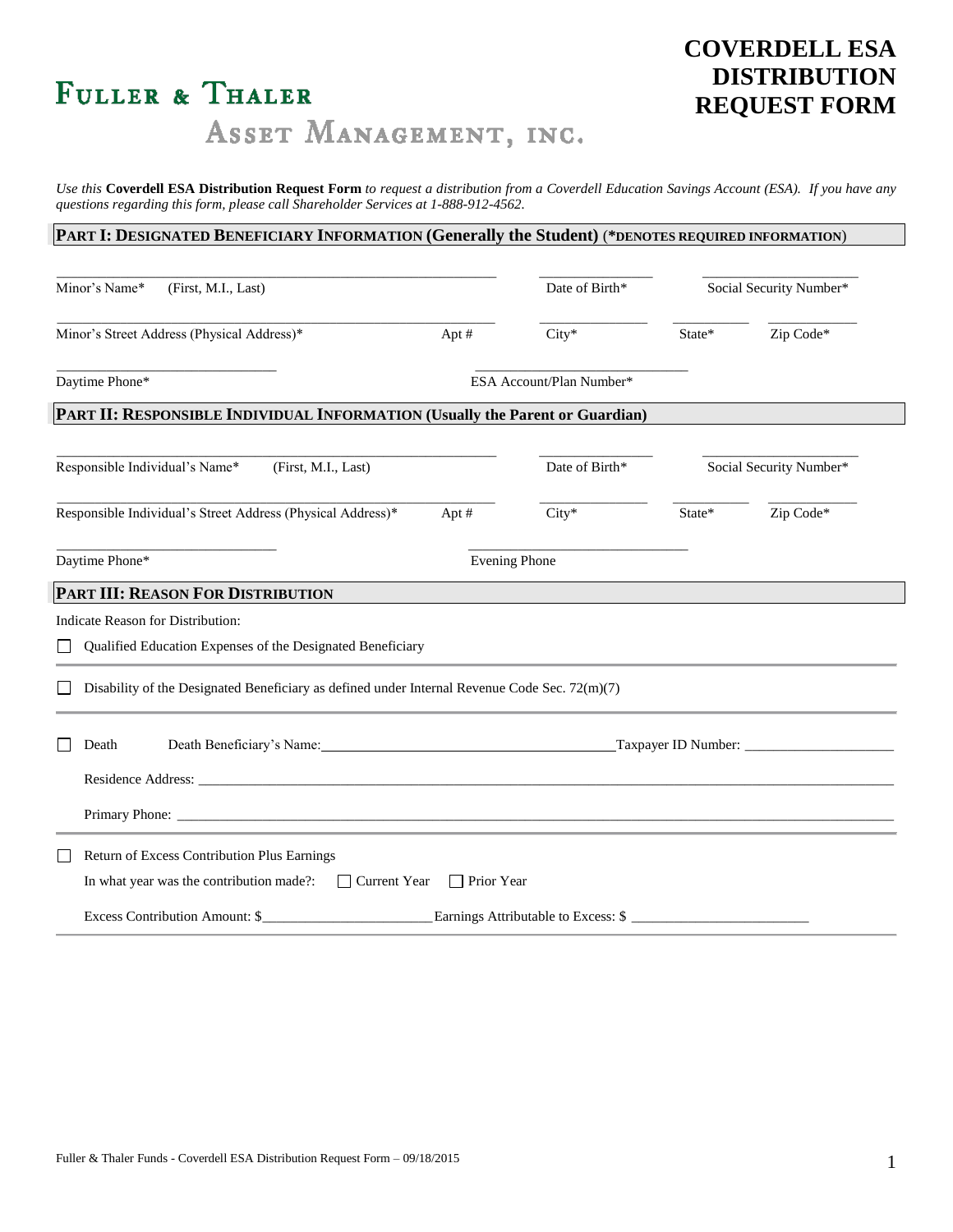## **PART IV: DISTRIBUTION INSTRUCTIONS**

I wish to withdraw my entire account balance.

I wish to make a one-time, partial withdrawal of \$ \_\_\_\_\_\_\_\_\_\_\_ .

I wish to withdraw the requested amount on a pro rata basis across all investments.

I wish to withdraw the requested amount from my investments as indicated in the chart below.

(Indicate from which investments the withdrawal should be taken. Percentages must be in whole numbers, e.g., 33%, not 33⅓%.)

 $\Box$  I wish to set up Automatic withdrawals\* in the amount of \$ \_\_\_\_\_\_\_\_\_\_\_\_\_\_\_on a  $\Box$  Monthly  $\Box$  Quarterly  $\Box$  Semi-Annual  $\Box$  Annual basis.

 $\Box$  I wish to withdraw the requested amount on a pro rata basis across all investments.

 $\Box$  I wish to withdraw the requested amount from my investments as indicated in the chart below.

(Indicate from which investments the withdrawal should be taken. Percentages must be in whole numbers, e.g., 33%, not 33⅓%.)

\***Note**: Automatic withdrawals, once initiated, will continue indefinitely until canceled.

| <b>Name of Investment</b>                        | <b>Share Class</b> |        | <b>Total Investment Amount</b> |
|--------------------------------------------------|--------------------|--------|--------------------------------|
| Fuller & Thaler Behavioral Small-Cap Equity Fund | Investor           |        |                                |
| Fuller & Thaler Behavioral Small-Cap Equity Fund | Institutional      |        |                                |
| Fuller & Thaler Behavioral Small-Cap Equity Fund | R6                 |        |                                |
|                                                  |                    | TOTAL: |                                |

# **PART V: PAYMENT INSTRUCTIONS**

| ** Denotes that a New Technology Medallion Signature Guarantee Stamp is required.                           |           |                                          |        |           |
|-------------------------------------------------------------------------------------------------------------|-----------|------------------------------------------|--------|-----------|
| $\Box$ By Mail                                                                                              |           |                                          |        |           |
| Mail check(s) to the address of record                                                                      |           |                                          |        |           |
| $\Box$ Make check(s) payable to someone other than the account owner (Indicate payee below) <sup>**</sup>   |           |                                          |        |           |
| Make check payable to:                                                                                      |           |                                          |        |           |
| Mail check to an address other than the one on the account (Provide address below) <sup>**</sup>            |           |                                          |        |           |
|                                                                                                             |           |                                          |        |           |
| Street Address (Physical Address)*                                                                          | Apt $#$   | $City*$                                  | State* | Zip Code* |
| <b>Send to My Bank</b><br>$\mathsf{L}$                                                                      |           |                                          |        |           |
| Send distributions to my bank by Automated Clearing House (ACH) based on the:                               |           |                                          |        |           |
| ACH instructions already established for my IRA                                                             | <b>OR</b> | <b>Bank Account Information below **</b> |        |           |
| Wire transfer my One Time Distribution (not available for Automatic Distributions) to my bank based on the: |           |                                          |        |           |
| Bank instructions already established for my IRA                                                            | <b>OR</b> | Bank Account Information below **        |        |           |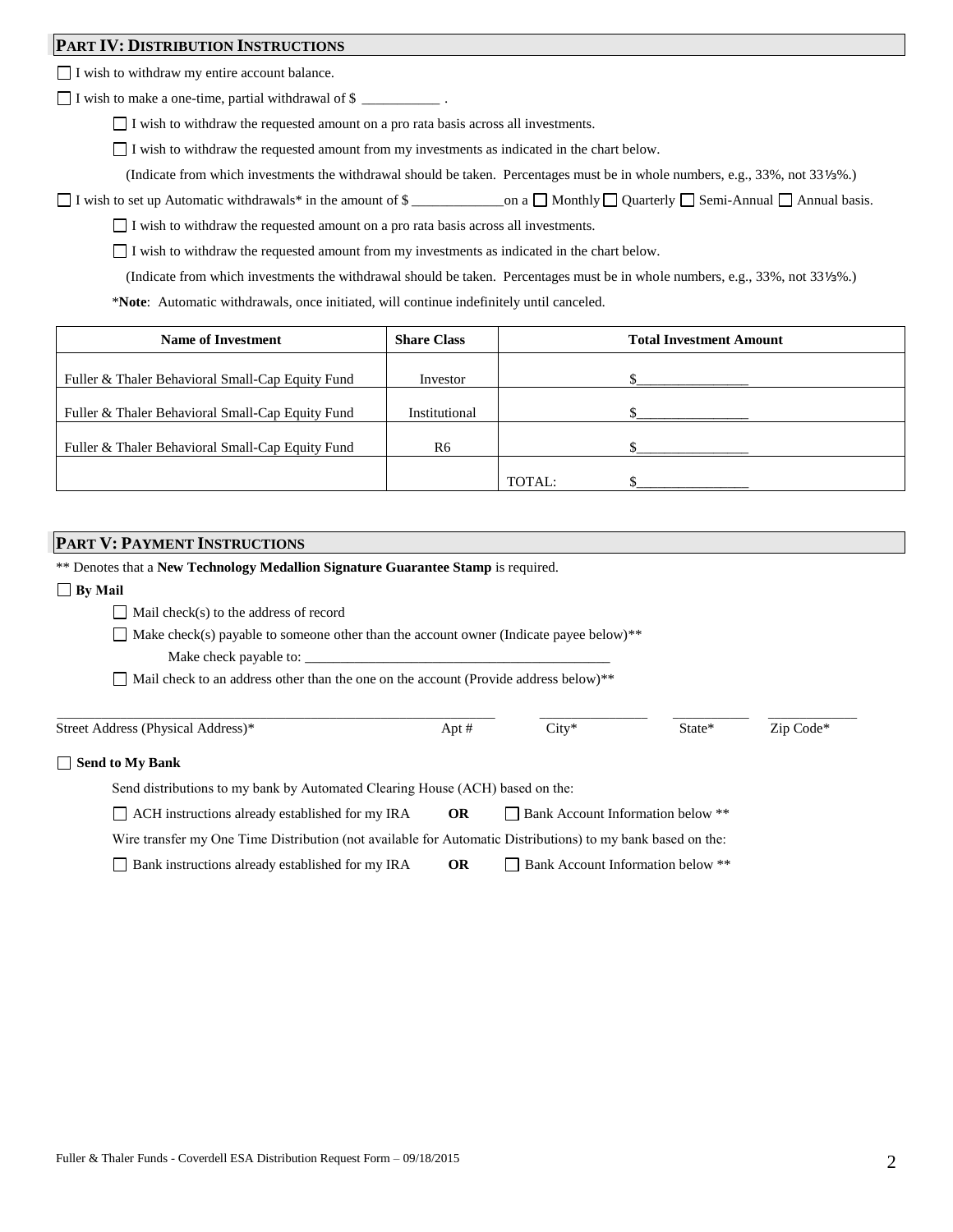# **PAYMENT METHOD**

I authorize the Custodian to withdraw money from my mutual fund IRA and deposit to my bank account. I understand this privilege will be effective after the verification process.

#### **Attach a voided check for your bank account**.

| <b>Account Type</b> |  |
|---------------------|--|
|                     |  |

 $\Box$  Checking  $\Box$  Savings

| John and Jane Doe<br>123 Any Street<br>Anytown, USA 12345 | Date $\_\_$                                                                              | 1003                |
|-----------------------------------------------------------|------------------------------------------------------------------------------------------|---------------------|
| PAY TO THE<br>ORDER OF                                    | Tape your voided check or preprinted<br>deposit slip here.<br>Please do not use staples. | DOLLAR <sub>s</sub> |
| <b>BANK NAME</b><br><b>BANK ADDRESS</b><br><b>MEMO</b>    |                                                                                          |                     |

#### **Enter your checking or savings account information:**

| <b>Bank Name</b>        |              | Bank's Phone Number<br><b>ABA Routing Number</b> |  |
|-------------------------|--------------|--------------------------------------------------|--|
| <b>Bank Address</b>     |              |                                                  |  |
| City                    | <b>State</b> | Zip                                              |  |
| Name(s) on Bank Account |              | <b>Bank Account Number</b>                       |  |

*\*\* Shareholder Services transfers your assets two business days before the date on which you want them credited to your bank account. On the first day, we initiate a withdrawal from your Coverdell ESA account. On the second day, we instruct the Custodian to transfer the appropriate assets to the Automated Clearing House (ACH). The ACH then transfers the assets to your bank. On the third day, the assets are credited to your bank account.*